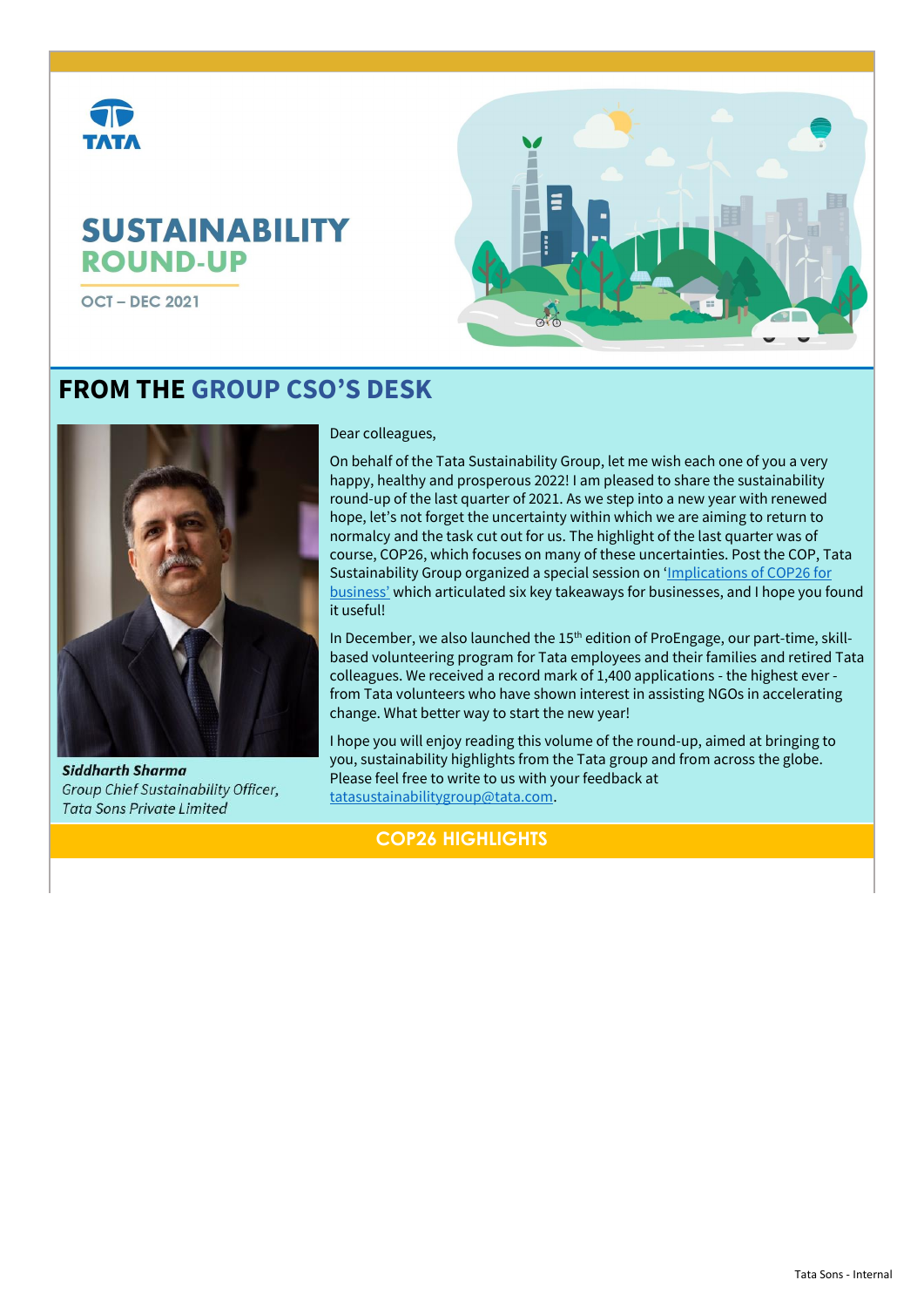

**COP26 targets of India explained.** At the 26th Conference of Parties (CoP26), Indian Prime Minister Narendra Modi declared a five-fold strategy — termed as the **Panchamrita**. KNOW [MORE>](https://www.downtoearth.org.in/blog/climate-change/india-s-new-climate-targets-bold-ambitious-and-a-challenge-for-the-world-80022)

**More than 100 leaders, representing over 85% of the world's forests, make a pledge to end deforestation by 2030** at COP26. The pledge is backed by almost £14 billion (\$19.2 billion) in public and private funding. [READ MORE>](https://ind01.safelinks.protection.outlook.com/?url=https%3A%2F%2Farabesque.us10.list-manage.com%2Ftrack%2Fclick%3Fu%3D9f68a3b9ff76ba612efbe17de%26id%3D12f098e0c6%26e%3De15b39be53&data=04%7C01%7Cmanjulas%40tata.com%7Ca5dccad2c92b43046acd08d9b4d31424%7Ce5ba7b2aa78041a992b2c2ed52d3a12f%7C0%7C0%7C637739642171571025%7CUnknown%7CTWFpbGZsb3d8eyJWIjoiMC4wLjAwMDAiLCJQIjoiV2luMzIiLCJBTiI6Ik1haWwiLCJXVCI6Mn0%3D%7C3000&sdata=IoUPFPDFUEpUArBiFNzJlRquoK37aze946EuL9mLk80%3D&reserved=0)

The **United States and European Union launches the Global Methane Pledge**, an initiative to reduce global methane emissions to keep the goal of limiting warming to 1.5 degrees Celsius within reach. [READ MORE](https://ind01.safelinks.protection.outlook.com/?url=https%3A%2F%2Farabesque.us10.list-manage.com%2Ftrack%2Fclick%3Fu%3D9f68a3b9ff76ba612efbe17de%26id%3D08ff85a142%26e%3De15b39be53&data=04%7C01%7Cmanjulas%40tata.com%7Ca5dccad2c92b43046acd08d9b4d31424%7Ce5ba7b2aa78041a992b2c2ed52d3a12f%7C0%7C0%7C637739642171571025%7CUnknown%7CTWFpbGZsb3d8eyJWIjoiMC4wLjAwMDAiLCJQIjoiV2luMzIiLCJBTiI6Ik1haWwiLCJXVCI6Mn0%3D%7C3000&sdata=ZzOx1BVbzbwCUaxX8c6oMdJdhqDSUKe42bimecuhtwY%3D&reserved=0) >

**Forty countries agree to phase out coal-fired power** by 2040. [READ MORE](https://ind01.safelinks.protection.outlook.com/?url=https%3A%2F%2Farabesque.us10.list-manage.com%2Ftrack%2Fclick%3Fu%3D9f68a3b9ff76ba612efbe17de%26id%3Db37701a977%26e%3De15b39be53&data=04%7C01%7Cmanjulas%40tata.com%7Ca5dccad2c92b43046acd08d9b4d31424%7Ce5ba7b2aa78041a992b2c2ed52d3a12f%7C0%7C0%7C637739642171581023%7CUnknown%7CTWFpbGZsb3d8eyJWIjoiMC4wLjAwMDAiLCJQIjoiV2luMzIiLCJBTiI6Ik1haWwiLCJXVCI6Mn0%3D%7C3000&sdata=OG1opjW44DwEYH2U1XqFxm%2FL3JW%2BzF3%2B0jpq%2B1PwVAY%3D&reserved=0) >

**Twenty-five countries and five financial institutions commit to end new direct public support for the international unabated fossil fuel energy sector** by the end of 2022. READ [MORE](https://ind01.safelinks.protection.outlook.com/?url=https%3A%2F%2Farabesque.us10.list-manage.com%2Ftrack%2Fclick%3Fu%3D9f68a3b9ff76ba612efbe17de%26id%3D9edd914a55%26e%3De15b39be53&data=04%7C01%7Cmanjulas%40tata.com%7Ca5dccad2c92b43046acd08d9b4d31424%7Ce5ba7b2aa78041a992b2c2ed52d3a12f%7C0%7C0%7C637739642171591018%7CUnknown%7CTWFpbGZsb3d8eyJWIjoiMC4wLjAwMDAiLCJQIjoiV2luMzIiLCJBTiI6Ik1haWwiLCJXVCI6Mn0%3D%7C3000&sdata=pgdUva%2BARNquJLPJSe7T%2Fat9iWv7JZDRGFob74A%2Fjz0%3D&reserved=0) >

**Through the Glasgow Financial Alliance for Net Zero (GFANZ), over \$130 trillion of private capital was committed to transforming the economy for net zero.** These commitments, from over 450 firms across 45 countries, can deliver the estimated \$100 trillion of finance needed for net zero over the next three decades. [READ MORE](https://ind01.safelinks.protection.outlook.com/?url=https%3A%2F%2Farabesque.us10.list-manage.com%2Ftrack%2Fclick%3Fu%3D9f68a3b9ff76ba612efbe17de%26id%3D309b9dc644%26e%3De15b39be53&data=04%7C01%7Cmanjulas%40tata.com%7Ca5dccad2c92b43046acd08d9b4d31424%7Ce5ba7b2aa78041a992b2c2ed52d3a12f%7C0%7C0%7C637739642171601016%7CUnknown%7CTWFpbGZsb3d8eyJWIjoiMC4wLjAwMDAiLCJQIjoiV2luMzIiLCJBTiI6Ik1haWwiLCJXVCI6Mn0%3D%7C3000&sdata=FnHKo3T2WeubxIQNFTFbs%2BwhWO7cpA6l84QEVBaZggs%3D&reserved=0) <sup>&</sup>gt;

**[The](https://ind01.safelinks.protection.outlook.com/?url=https%3A%2F%2Farabesque.us10.list-manage.com%2Ftrack%2Fclick%3Fu%3D9f68a3b9ff76ba612efbe17de%26id%3D498f1dc2e0%26e%3De15b39be53&data=04%7C01%7Cmanjulas%40tata.com%7Ca5dccad2c92b43046acd08d9b4d31424%7Ce5ba7b2aa78041a992b2c2ed52d3a12f%7C0%7C0%7C637739642171611010%7CUnknown%7CTWFpbGZsb3d8eyJWIjoiMC4wLjAwMDAiLCJQIjoiV2luMzIiLCJBTiI6Ik1haWwiLCJXVCI6Mn0%3D%7C3000&sdata=5eIZcirqZoJ96ITYgn439i968xKNZsoBvpvDHddSEMU%3D&reserved=0) [International Financial Reporting Standard \(IFRS\) Foundation](https://ind01.safelinks.protection.outlook.com/?url=https%3A%2F%2Farabesque.us10.list-manage.com%2Ftrack%2Fclick%3Fu%3D9f68a3b9ff76ba612efbe17de%26id%3D88da0b8913%26e%3De15b39be53&data=04%7C01%7Cmanjulas%40tata.com%7Ca5dccad2c92b43046acd08d9b4d31424%7Ce5ba7b2aa78041a992b2c2ed52d3a12f%7C0%7C0%7C637739642171621008%7CUnknown%7CTWFpbGZsb3d8eyJWIjoiMC4wLjAwMDAiLCJQIjoiV2luMzIiLCJBTiI6Ik1haWwiLCJXVCI6Mn0%3D%7C3000&sdata=THjJ0zw%2F9MkpiFasdnjmcNwpXzObBl%2FT2Llh4IV62MY%3D&reserved=0) announced the formation of a new International Sustainability Standards Board (ISSB),** a comprehensive global baseline of high-quality sustainability disclosure standards to meet investors' information needs. The foundation will further complete the consolidation with the Climate Disclosure Standards Board (CDSB) and the Value Reporting Foundation (VRF) by June 2022. [READ MORE](https://ind01.safelinks.protection.outlook.com/?url=https%3A%2F%2Farabesque.us10.list-manage.com%2Ftrack%2Fclick%3Fu%3D9f68a3b9ff76ba612efbe17de%26id%3D5782bc14b9%26e%3De15b39be53&data=04%7C01%7Cmanjulas%40tata.com%7Ca5dccad2c92b43046acd08d9b4d31424%7Ce5ba7b2aa78041a992b2c2ed52d3a12f%7C0%7C0%7C637739642171621008%7CUnknown%7CTWFpbGZsb3d8eyJWIjoiMC4wLjAwMDAiLCJQIjoiV2luMzIiLCJBTiI6Ik1haWwiLCJXVCI6Mn0%3D%7C3000&sdata=2dNdRdFjR%2BGH5WX7WqPuMKGJBxdmzHKr8uuDQGN10Zw%3D&reserved=0) >

#### **13 big deals that made COP26 the 'Business COP' [READ HERE>](https://www.greenbiz.com/article/13-big-deals-made-cop26-business-cop)**

**What the passage of Article 6 means for carbon markets:** The guidelines create rules for the international transfers of carbon credits, a move intended to create more trust in the growing carbon market. [READ MORE>](https://www.greenbiz.com/article/what-passage-article-6-means-carbon-markets)

# **TATA NEWS**

#### **TATA STEEL**

**Tata Steel deployed its first bio-fuel powered ship for imported raw material transportation -** The bulk carrier named Frontier Sky, owned by NYK and operated by Tata NYK Shipping Pte. Ltd, has successfully completed trial use of biofuel to transport a cargo of ~1,60,000 tonnes of coal transported from Gladstone, Australia to Dhamra, India. [READ MORE>](https://www.tataworld.com/news/openinside/tata-steel-deploys-its-first-bio-fuel-powered-ship-for-imported-raw-material-transportation)

**Tata Steel's West Bokaro Division onboarded transgenders in core mining operations -** As part of its sustained efforts to enable a diverse and inclusive culture, Tata Steel's West Bokaro Division has onboarded 14 transgenders as heavy earth moving machinery (HEMM) operators at its mines. [READ MORE>](https://www.tataworld.com/news/openinside/Tata-Steels-West-Bokaro-Division-onboards-transgenders-in-core-mining-operations)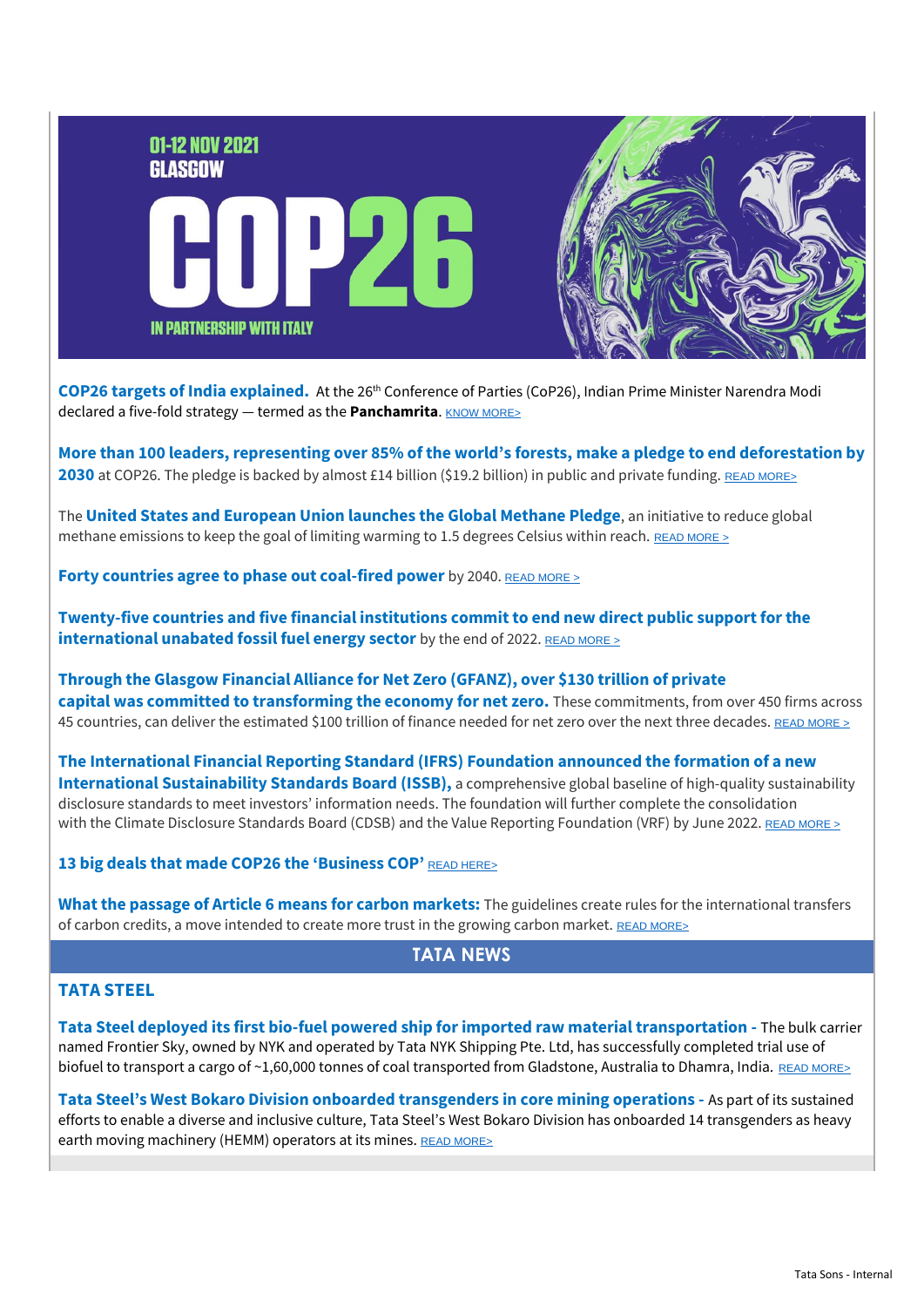### **TATA POWER**

**Tata Power achieved a milestone of over 1,000 EV charging stations across the country.** [READ MORE>](https://www.tataworld.com/news/openinside/Tata-Power-achieves-milestone-of-over-1000-EV-charging-stations-across-the-country)

**Tata Power has signed an MoU with TVS Motor Company to collaborate on electric two-wheeler charging eco-system in India.** [READ MORE>](https://www.tataworld.com/news/openinside/TVS-Motor-Company-signs-MoU-with-Tata-Power-to-collaborate-on-electric-two-wheeler-charging)

**Tata Power Solar is going to set up India's largest solar and battery storage project** – a 100 MW solar plant along with 120 MWh battery energy storage system for Solar Energy Corporation of India Ltd at Chattisgarh. [READ MORE>](https://www.tataworld.com/news/openinside/Tata-Power-Solar-awarded-Indias-largest-solar-and-battery-storage-project)

**Jaguar Land Rover trials world-first digital supply chain for leather using blockchain technology -** Jaguar Land Rover has trialled the use of secure blockchain technology to ensure full transparency within a sustainable leather supply chain. The tracking compliance and digital process enabled them to assess the carbon footprint of its leather supply network, working with UK-based Bridge of Weir Leather Company to trace its lowest carbon leather from farm to finished article. [READ MORE>](https://www.tataworld.com/news/openinside/Jaguar-Land-Rover-trials-world-first-digital-supply-chain-for-leather-using-blockchain-technology)

## **ONE-TATA DISASTER RESPONSE HIGHLIGHTS**



**Classrooms and lab complex begin operations at Government Higher Secondary School, Vellathooval, under Tata Kerala Floods Response Program -** During the 2018 floods in Kerala, Tata Group pledged financial resources to support relief operations in the rescue and emergency response phase, followed by a rehabilitation. [READ MORE>](https://www.tataworld.com/news/openinside/Inauguration-of-classrooms-and-lab-complex-at-Government-Higher-Secondary-School)



**Tata group handed over rebuilt Shree Janajyoti Basic School at Sindhupalchowk devastated in Nepal earthquake –** As part of the Nepal Earthquake Response Programme, a reconstructed building, which had been badly damaged in the earthquake, was handed over to Shree Janajyoti Basic School in Pani Chaur, Chautara Sangachowkgadi Municipality-11, Sindhupalchowk, Nepal. [READ MORE>](https://www.tataworld.com/news/openinside/Tata-group-hands-over-rebuilt-Shree-Janajyoti-Basic-School-at-Sindhupalchowkdevastated-in-Nepal-eart)



**Tata Volunteering Week 16 clocks 190,000 hours!** More than 47,000 volunteers contributed their time, efforts and expertise to various social causes. The volunteers clocked more than 190,000 hours, reaching out to over 100,000 beneficiaries. More than 3,300 volunteering activities were conducted by 35 Tata companies across 100+ cities to support non-profits, orphanages, local self-governments, schools, hospitals, villages and communities. [READ MORE>](https://www.tataworld.com/news/openinside/Tata-Volunteering-Week-16-concludes-successfully)

# **RECOGNITION**



**Tata Steel featured amongst top 10 steel makers in Dow Jones Sustainability Indices Corporate Sustainability Assessment 2021** [READ MORE>](https://www.tataworld.com/news/openinside/Tata-Steel-features-amongst-the-top-10-companies-in-the-steel-industry)



**Tata Steel Europe won 'Excellence in Sustainability' award at the 12th annual Steelie Awards by World Steel Association** [READ MORE>](https://www.tataworld.com/news/openinside/Tata-Steel-Limited-and-Tata-Steel-Europe-win-key-recognitions-at-the-12th-annual-Steelie-Awards-by-W)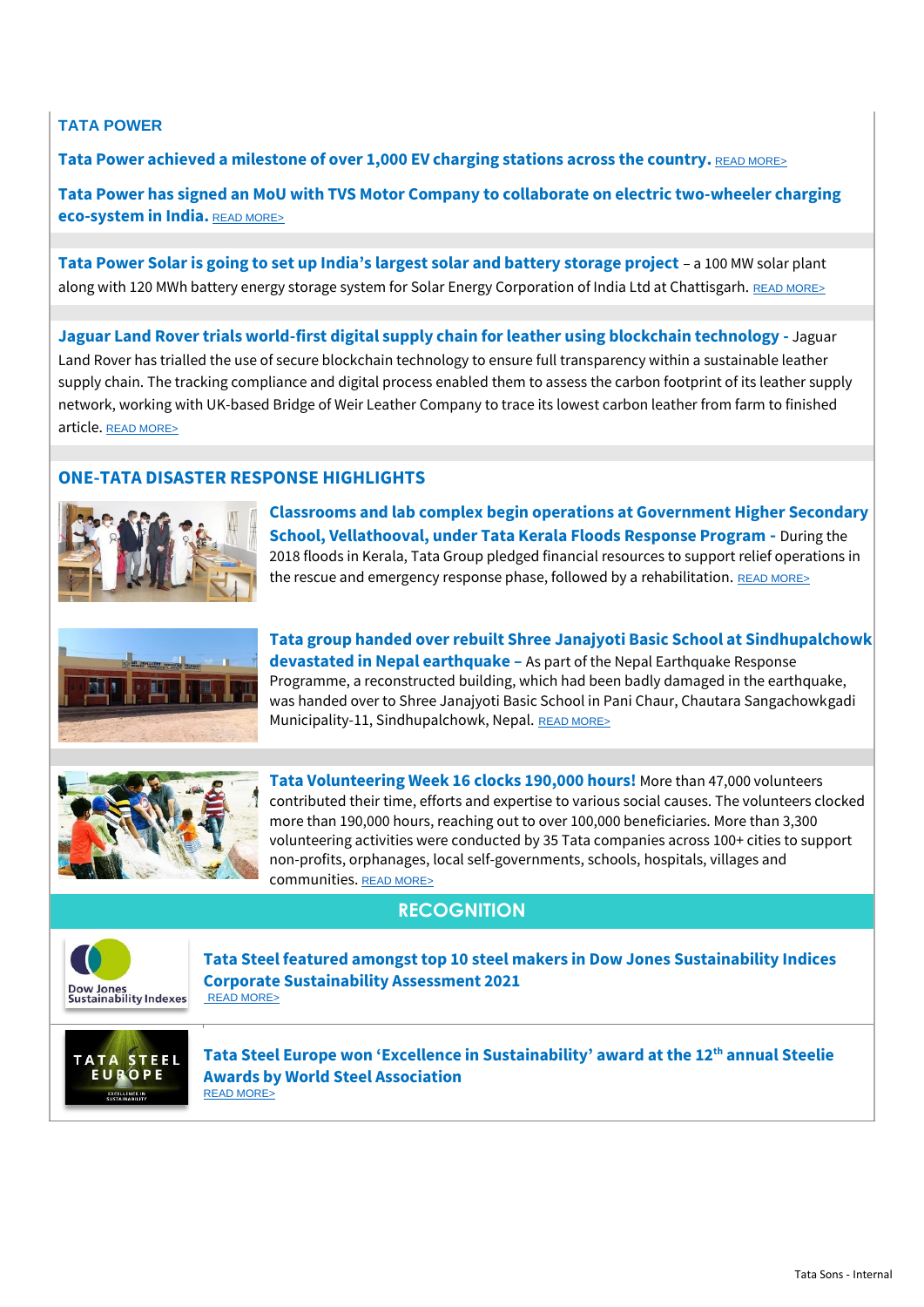

**Tata Steel bagged the 'Gold' employer title in India Workplace Equality Index (IWEI) 2021** [READ MORE>](https://www.tataworld.com/news/openinside/Tata-Steel-bags-the-Gold-employer-title-in-India-Workplace-Equality-Index-IWEI-2021)



**Tata Coffee bagged FICCI Sustainable Agriculture Award 2021 for its soil and water conservation initiatives** [READ MORE>](https://www.tataworld.com/news/openinside/Tata-Coffee-wins-FICCI-Sustainable-Agriculture-Award-2021-for-its-soil-and-water-conservation-initia)

## **NEWS FROM AROUND THE WORLD**

**Prices for carbon offsetting could reach highs of up to \$120 per tonne by 2050**, up from between \$2 and \$3 in 2021 – BloombergNEF. Corporates may want to assess how heavily their net-zero strategy relies on offsets, and re-focus on emissions reduction. [READ MORE>](https://www-edie-net.cdn.ampproject.org/c/s/www.edie.net/amp-news/9/BNEF--Carbon-offset-prices-set-to-increase-50-fold-by-2050/)

**LanzaTech and Zara debuted a collection made from recycled carbon emissions.** [READ MORE>](https://www.greenbiz.com/article/lanzatech-and-zara-debut-collection-made-recycled-carbon-emissions)

**Spanish utility Iberdrola has built a massive green hydrogen plant in partnership with H2 Green Steel** with the aim of producing lower carbon steel. The annual electrolysis capacity is projected at 1 gigawatt, triple what's currently available worldwide. [READ MORE>](https://www.reuters.com/markets/commodities/iberdrola-h2-green-steel-plan-mega-green-hydrogen-plant-2021-12-02/)

**Ohmium, through its Indian subsidiary, shipped its first electrolyzer from India to the US,** a significant step towards the realisation of Prime Minister Modi's National Hydrogen Mission. The electrolyzer has been manufactured by Ohmium at its Bangalore plant, which was set up to ensure the availability of end-to-end solutions within the country and reduce dependency on imports for this key equipment. Ohmium's India-based gigafactory manufactures modular-interlocking proton exchange. The company's factory at present has a manufacturing capacity of about 0.5 GW per year and will be expanded to 2 GW per year. [READ MORE>](https://www.financialexpress.com/express-mobility/ohmium-establishes-india-as-global-hub-for-hydrogen-ships-first-hydrogen-electrolyzer-to-us/2375121/)

**Infrastructure tech company ABB launched what it calls the world's fastest EV charger**, reducing the time to 'fill' a car to just 15 minutes from the couple of hours typically required. [READ MORE>](https://www.reuters.com/business/autos-transportation/abb-launches-worlds-fastest-electric-car-charger-2021-09-30/)

Fourteen materials make up 90 % of Apple's total product mass. The company will shift how these materials are sourced and processed as **a step towards Apple's product goal of 100 percent recycled or renewable content.** [READ MORE>](https://www.businesstoday.in/latest/corporate/story/apple-aims-to-eliminate-mining-looks-to-build-products-using-recycled-renewable-materials-307874-2021-09-28)

**Proceeds from Walmart's inaugural \$2 Billion Green Bond Issuance will be allocated toward a portfolio of eligible green investments** in support of the company's sustainability goals. [READ MORE>](https://corporate.walmart.com/newsroom/2021/09/23/walmart-announces-closing-of-inaugural-2-billion-green-bond-issuance)

**And then there were 100 - that's the number of carbon capture, utilization and storage projects officially announced worldwide.** If delivered, they'll quadruple the global removal capacity. [READ MORE>](https://www.iea.org/commentaries/carbon-capture-in-2021-off-and-running-or-another-false-start)

**The 33 sustainability certifications you need to know -** Know more about 30 certifications that will help you understand the landscape of professional certifications in sustainability. [READ MORE>](https://www.greenbiz.com/article/33-sustainability-certifications-you-need-know)

**A LIFT FOR SUSTAINABLE AVIATION**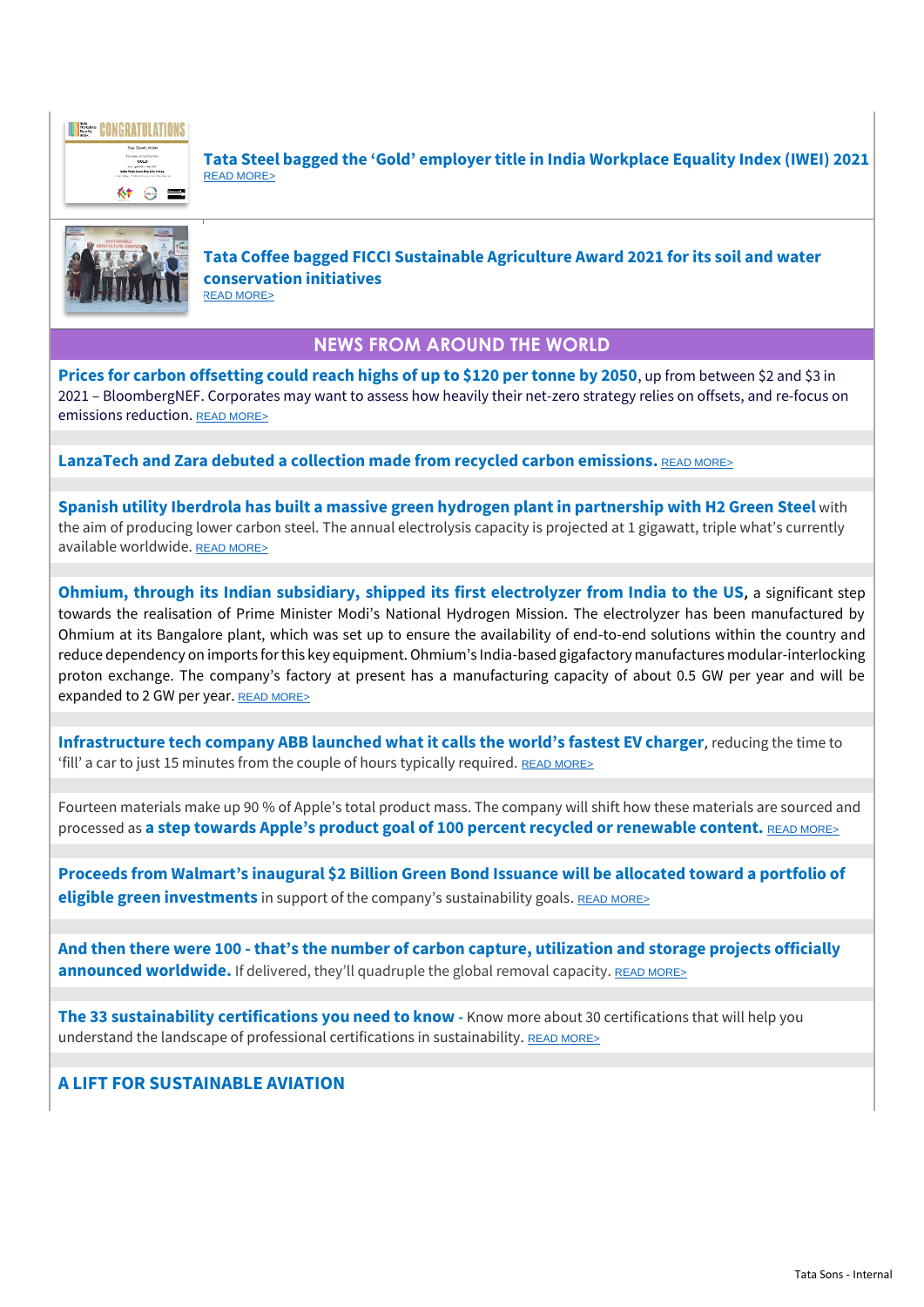

In September 2021, **Aemetis signed an offtake agreement with Delta Airlines for 250 million gallons of Sustainable Aviation Fuel** to be delivered over the 10-year term of the agreement. [READ MORE>](https://www.globenewswire.com/news-release/2021/09/30/2306156/0/en/Aemetis-Signs-Offtake-Agreement-with-Delta-Air-Lines-for-250-Million-Gallons-of-Sustainable-Aviation-Fuel.html?mkt_tok=MjExLU5KWS0xNjUAAAGAN53IYwpVMhUymMdVv4qQuGOnPG5oEU2Qkl_TFrdS79DwOxZBJJtFdHJcYJwGR12NmGB-241h7Eo3pwHo0OXJukEcUhkIQQyZvZa_-4DAVy6X5SI)

One day before Delta's September proclamation, **JetBlue announced an estimated [\\$1 billion agreement](https://ind01.safelinks.protection.outlook.com/?url=http%3A%2F%2Fgo.greenbiz.com%2FMjExLU5KWS0xNjUAAAGAN53IYzjaupBE143W9SsfdEHqSjDQCfAcwkQPr5MmFWvxD-pWQx2m9WNQ7W5sOluFyX2jpKU%3D&data=04%7C01%7Cmanjulas%40tata.com%7C8a65ae128496477def9908d99300ab3d%7Ce5ba7b2aa78041a992b2c2ed52d3a12f%7C0%7C0%7C637702453478554539%7CUnknown%7CTWFpbGZsb3d8eyJWIjoiMC4wLjAwMDAiLCJQIjoiV2luMzIiLCJBTiI6Ik1haWwiLCJXVCI6Mn0%3D%7C1000&sdata=2pa3Y6HJwXtuUpk8UdnyZNUBjrx%2FYQvkP0VnBNcSo2k%3D&reserved=0) with SG Preston, a bioenergy developer, to bring the largest-ever supply of SAF to New York airports for commercial flights.** The deal marked JetBlue's largest single jet fuel contract to date. The agreement, according to JetBlue CEO Robin Hayes, puts JetBlue ahead of schedule in meeting a 10 percent SAF goal by 2030. [READ MORE >](https://www.bloomberg.com/press-releases/2021-09-29/jetblue-accelerates-transition-to-sustainable-aviation-fuel-saf-with-plans-for-the-largest-ever-supply-of-saf-in-new-york?mkt_tok=MjExLU5KWS0xNjUAAAGAN53IY51ZoPmVFbtCaNMRpg3eZZWRnR4FB5E9OyDk4nkHBV2sBsDdurYV09d-8KnggVWK8Y_m_YNdVnp-eTqamjBhiIEwiQFVyxrLmpgKdFtVnnA)

**United Airlines earlier in September signed up to buy 1.5 billion gallons of SAF over 20 years** — billed as the biggest SAF agreement in history — in a deal with Honeywell and cleantech company Alder Fuel[s.](https://www.united.com/en/us/newsroom/announcements/united-honeywell-invest-in-new-clean-tech-venture-from-alder-fuels-powering-biggest-sustainable-fuel-agreement-in-aviation-history-2654951909) READ MORE  $\geq$ 

Aside from their individual efforts, these airlines and others are flying in formation to support the SAF cause: **Alongside 30 aviation leaders, Delta and United joined Mission Possible Partnership in an initiative that lays out an ambitious pathway for phasing out fossil jet fuel by 2050. The goal is to reach 10 percent SAF by 2030** — a target that requires an estimated \$300 billion annual investment, according to the coalition. READ MORE  $\geq$ 

#### **RESOURCES**

| State<br>of Green<br><b>Business</b><br>2021                                                        | <b>The 2021 State of Green Business</b><br><b>READ HERE&gt;</b>                                                           |
|-----------------------------------------------------------------------------------------------------|---------------------------------------------------------------------------------------------------------------------------|
| <b>Pitters (8) CONSTRUCT</b><br><b>White Space Analysis 2021</b><br>The Next-gen Materials Industry | <b>Next-Gen Materials: A report by Material Innovations Initiative</b><br><b>READ HERE&gt;</b>                            |
| ①<br>THE NATURE<br><b>IMPERATIVE</b><br>How the circular economy<br>tackles biodiversity loss       | How the circular economy tackles biodiversity loss: An Ellen McArthur Foundation<br><b>Report</b><br><b>READ HERE&gt;</b> |